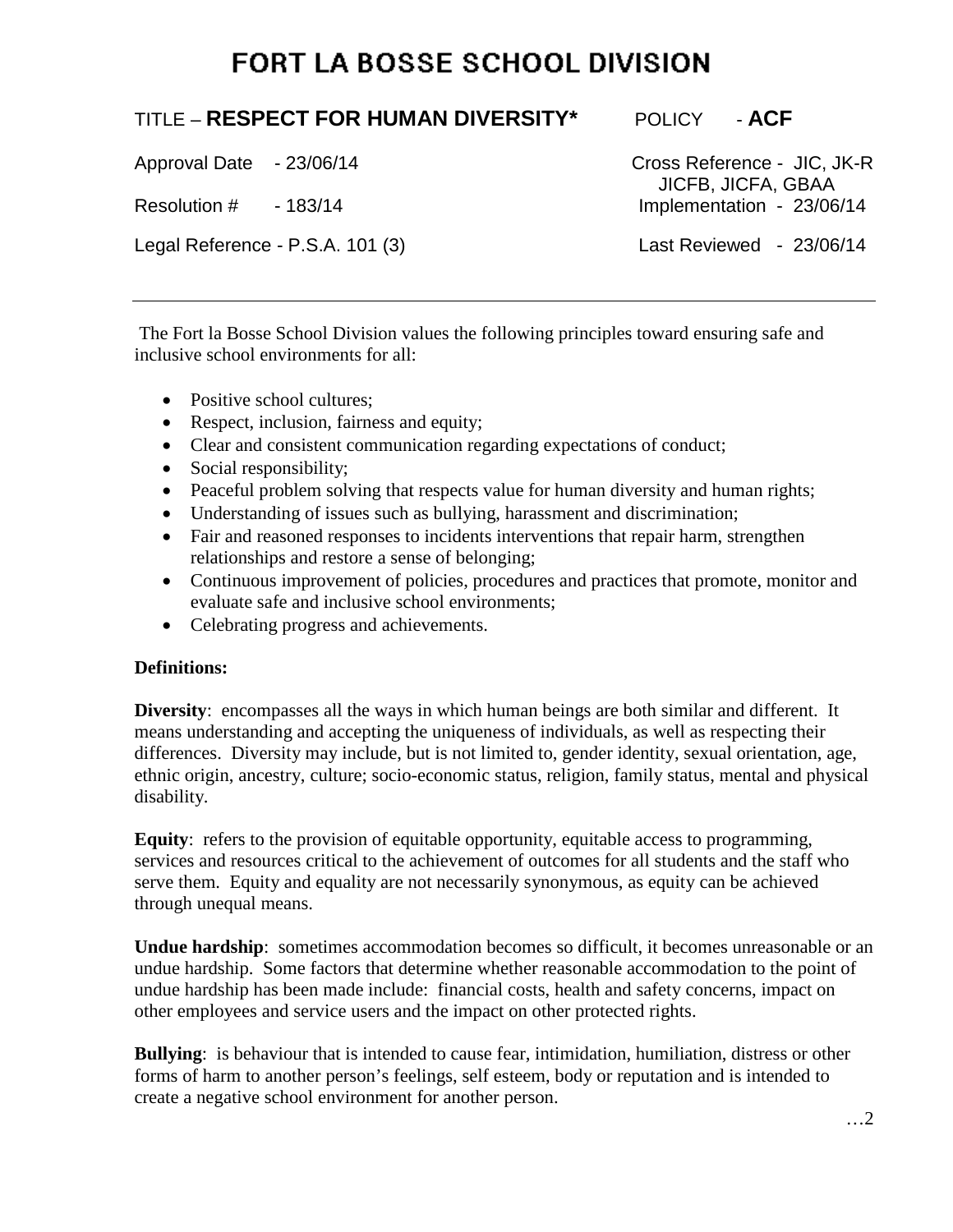Bullying takes place in a context of a real or perceived power imbalance between the people involved and is typically, but need not be repeated behaviour.

It may be direct (face to face) or indirect (through others), and it may take place through any form of expression – including written, verbal, or physical – or by means of any form of electronic communication (referred to as cyberbullying), including social media, text messaging, instant messaging, websites or email.

## **Statement**

- A. Respect for human diversity: all members of the school community have the right to learn and work in safe and inclusive school environment that respects human diversity.
- B. Training for staff: Fort la Bosse School Division staff will be provided opportunities for training and professional development that increases their capacity to teach and support students on issues regarding human diversity, including areas of sexual orientation and gender identity.
- C. Accommodation of student activities/organizations: Fort la Bosse School Division will accommodate students who want to establish and lead activities and organizations that promote areas of human diversity by ensuring all activities/organizations:
	- Are run consistently and in compliance with school division policies;
	- Are open to all students who wish to participate in an appropriate manner;
	- Submit a written proposal to school administration and appropriate school staff, counsellors, etc. that includes:
		- o Assessment of school climate, possible obstacles and rationale;
		- o Purpose and goals;
		- o Procedures, including frequency of meetings, group rules/guidelines;
		- o Space requirements and other required resources, including support of school staff;
	- That require involvement and/or intervention of outside agencies (such as CFS or law enforcement) is sought at the earliest opportunity.

# **Roles and Responsibilities**

- Department of Education and Advanced Learning provide information, training and feedback to school boards and school division staff to support them in the development and implementation of human diversity policies.
- School boards are responsible for establishing a respect for human diversity policy, in consultation with its communities and stakeholders, which complies with the legislation. The board is also responsible to ensure regular policy review.
- Fort la Bosse School Division plays a leading role in overall policy implementation, promoting respect for human diversity and communicating policy expectations to staff,